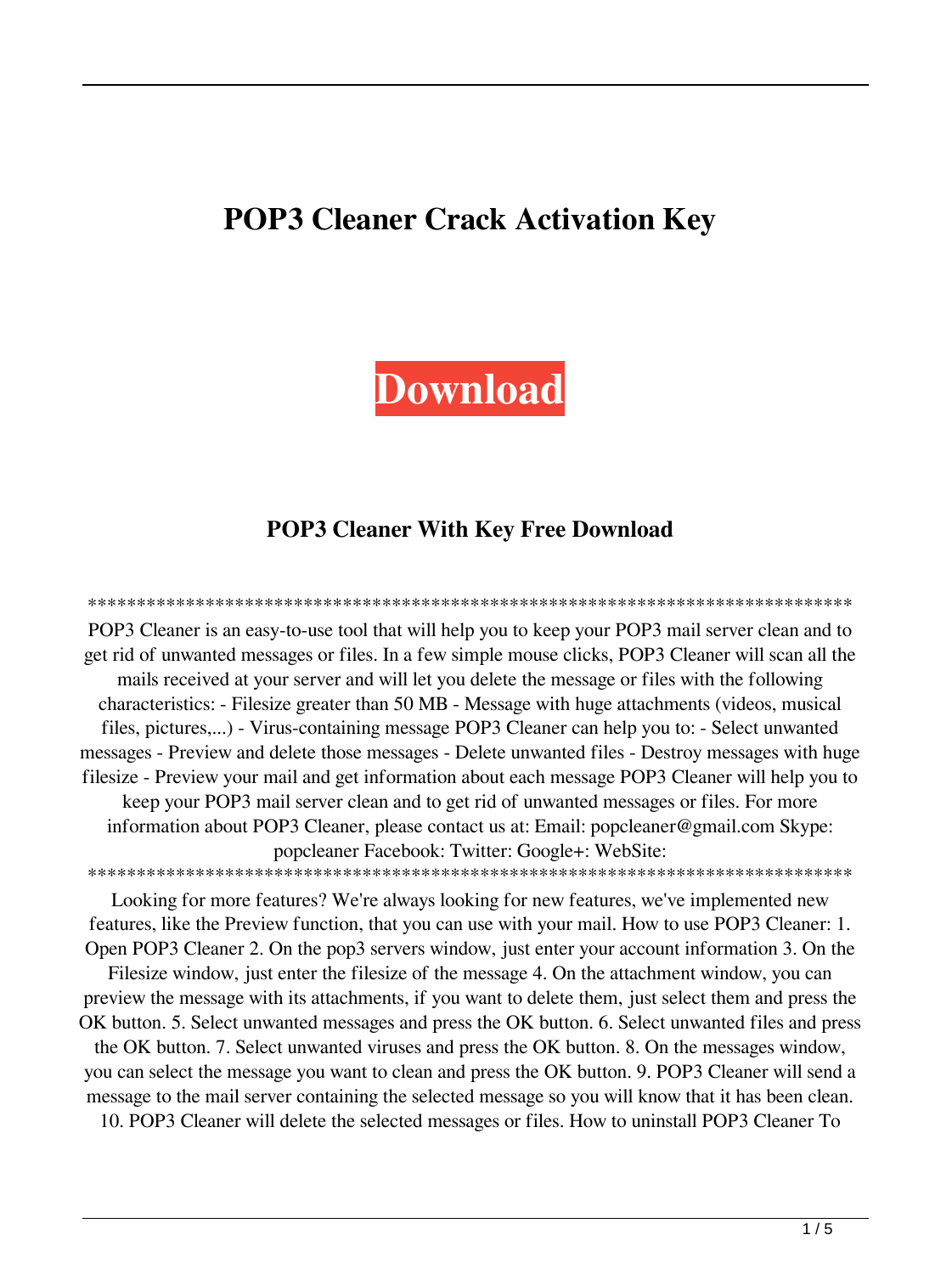#### uninstall POP3 Cleaner from your computer, just double click on

#### **POP3 Cleaner Crack + License Key Download [March-2022]**

\* It's easy to make some keymacro combinations with the macro editor. POP3 Cleaner has two windows to preview messages in a very useful way. \* You can make the macro in two ways. With the keymacro management window you can create, edit and delete keymacro. With the macro editor you can write your own keymacro. \* The keymacro is one letter (let's say for example A) to which

you have to press on your keyboard. After, the macro will delete all the messages where the keymacro is written. The keymacro is interpreted from left to right. If the A is the first one, it will delete the first message, the second one will delete the second message, the C will delete the third message... \* You can switch the level of the keymacro. For example if the A is the first one, the B will delete messages with the A and the A will delete messages with the A and the B and so on... \*

You can use the macro to the same way than the keymacro. You can create, edit and delete keymacro and the macro in the same window. You can choose for example to delete all messages with your account or delete them in the order you want. \* For example, you can have a macro to delete all messages with an account where the keymacro is written and where the keymacro has a word in a specific order in the message. POP3 Cleaner is totally free and it does not require a connection to your mail server to work. All the information will be send to your mail server. If you have a problem to use POP3 Cleaner or if you want to give us feedback, just send us an email to: [email protected] With this professional and powerful solution you can define the conditions for the opening of an office document in a specific folder. You can create new folders or move files and folders inside your mailbox according to these conditions. Popular Downloads Steganos Mail Server Steganos Mail Server is a reliable secure mail server for your personal and business use. It is secure, reliable, and has great mail features. It offers Exchange ActiveSync, IMAP, POP3, VCS, EWS, and more! It works with all kinds of clients such as Windows 7, Windows XP, Windows Vista, Windows 2000, Linux, and others. Features: - Secure 81e310abbf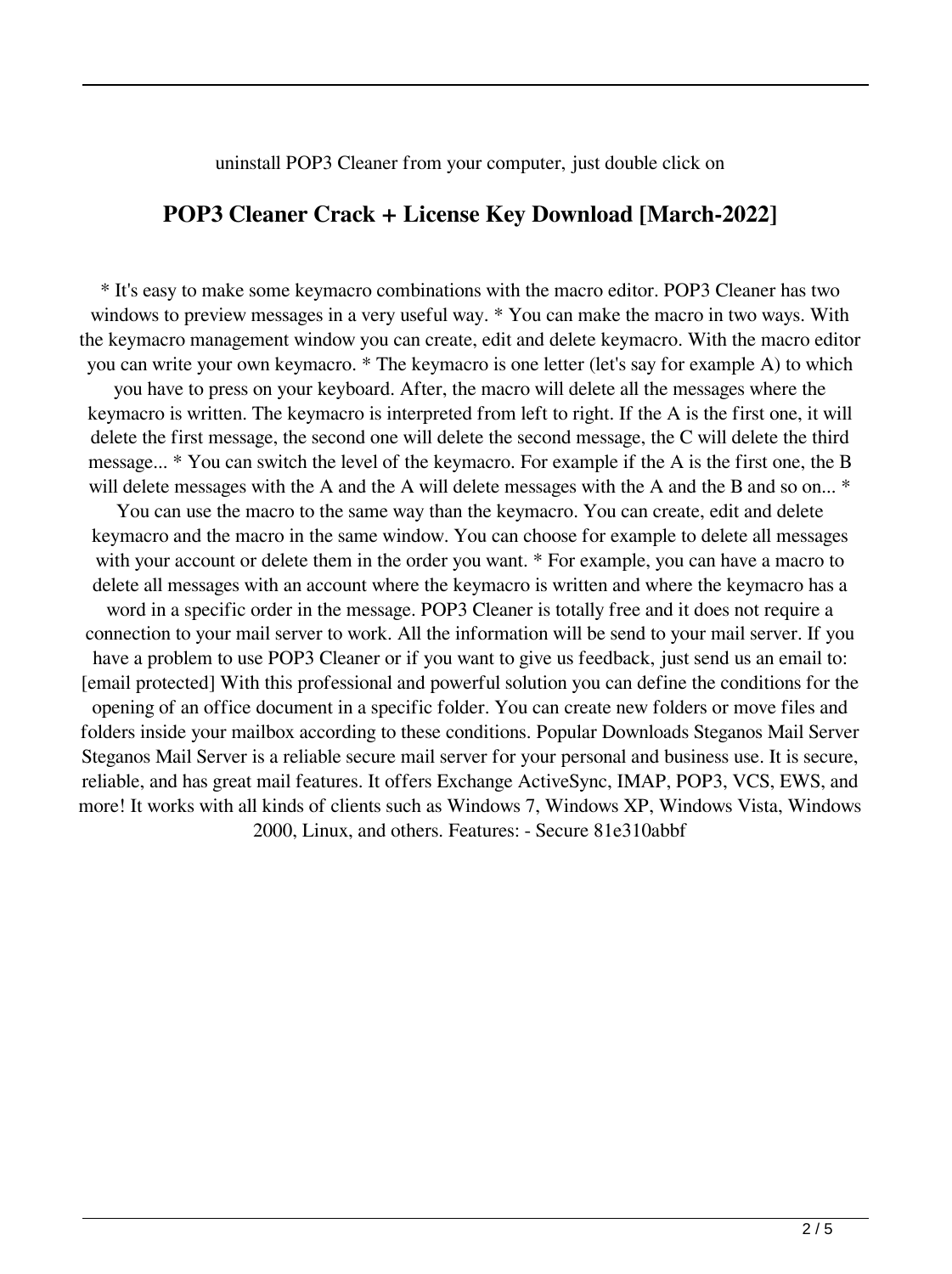# **POP3 Cleaner Keygen Full Version Free [Win/Mac] [2022-Latest]**

POP3 Cleaner, by MegasoftSoft, is a free tool to clean your mail server from unwanted messages, virus-containing messages, bug-generating mail or messages with large filesize. This program is useful when you want to preview your mail before downloading it or when you want to delete selected messages before downloading. POP3 Cleaner is very useful when a mail contains a virus and you want to be sure to delete it from the mail server. POP3 Cleaner lets you preview and delete your mail. Every message is shown with its filesize, sender and subject. You can choose to download a file from your mail server and view it in your default mail client, like Thunderbird, Evolution, KMail, Apple Mail or you can choose to open it in an external application, for example, WinZip or WinRAR. POP3 Cleaner is so easy to use, you can make backup copies of your mail and keep them on your disk, for example, on your desktop. If you have several mail accounts, you can also choose which account to use. [Main Features] Viewing mail messages If you want to delete some messages before downloading them, POP3 Cleaner is a perfect solution. POP3 Cleaner lets you preview your mail, then you can choose which messages to delete. You can be sure to delete the messages you want to delete before downloading them. POP3 Cleaner's interface is very simple and easy to use, so you can choose to open or download messages quickly. Preview and delete your mail The filesize and the sender of every message are shown in every POP3 account. So you can choose to delete any mail containing a virus or a message with a big filesize or a mail with a big filesize or a mail sent by an unknown sender. You can also choose to not delete your messages, and choose the number of days you want your mail to be stored before it is deleted. Backup mail files POP3 Cleaner lets you backup mail files. So you can use the mail files from your mail account on your disk, for example, on your desktop. Compatibility with many mail clients POP3 Cleaner is compatible with many email clients, such as Apple Mail, Microsoft Outlook Express, Netscape, KMail, Mozilla Thunderbird and more. You can choose to display the mail messages in your default mail client or in an external application. [How to Use] -

## **What's New in the POP3 Cleaner?**

Pop3 Cleaner - is a utility for cleaning a POP3 mailbox. It is useful when a user wants to preview his mail before downloading the messages and wants to delete messages containing viruses, messages with very big filesize, and messages with delivery errors. Features: - clean POP3 mailboxes preview and delete messages - specify message size - specify the way to display the messages in the preview window - specify the file name and directory to store the clean messages - the option to keep the message ID - specify where the cleaning message should be sent - open password protected mailboxes - view and delete messages from an FTP server - start a scheduled task for cleaning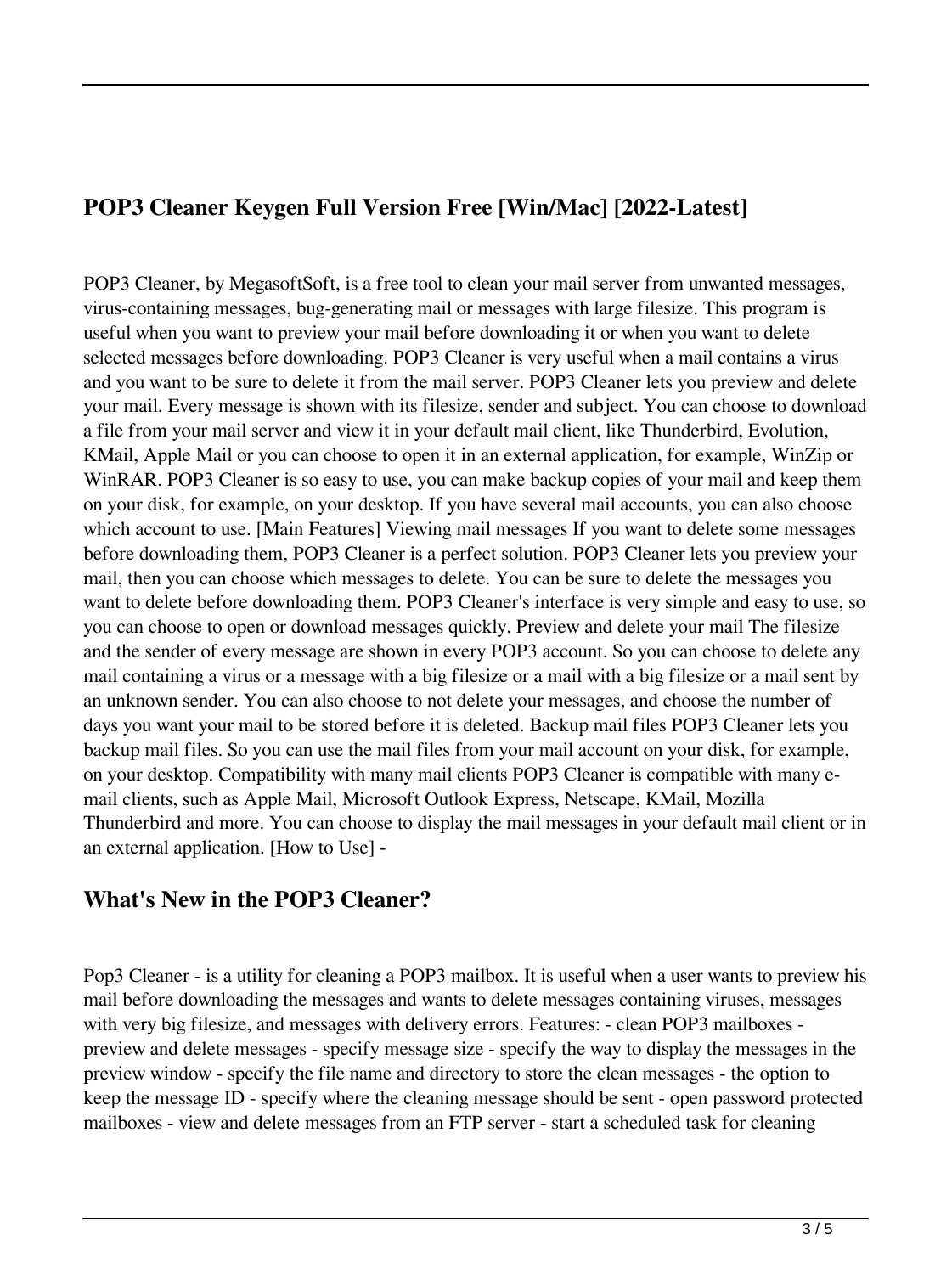mailboxes - uninstall / install - specify the program to be launched - set icon Licence: The license of this application is GNU GPL v2. Home page: Feedback: Please contact us at Pop3Cleaner@pop3cleaner.com. We would appreciate it if you wrote us a good review and feedback. You can also subscribe to our newsletter or join us on Facebook! Professional POP3 email account cleaners or e-mail filters for POP3 accounts are just a few of the benefits provided by this POP3 email cleaner, which has a variety of useful features that are very useful to users of email services. It is a lightweight, portable, easy to use, efficient, and free email client, email manager, or email cleaner. Professional POP3 e-mail account cleaners or e-mail filters for POP3 accounts are just a few of the benefits provided by this POP3 email cleaner, which has a variety of useful features that are very useful to users of email services. It is a lightweight, portable, easy to use, efficient, and free email client, email manager, or email cleaner. Professional POP3 e-mail account cleaners or e-mail filters for POP3 accounts are just a few of the benefits provided by this POP3 email cleaner, which has a variety of useful features that are very useful to users of email services. It is a lightweight, portable, easy to use, efficient, and free email client, email manager, or email cleaner. Online encryption service for sending and receiving messages. Encrypts your personal information in an online database of your choice, and then integrates into your e-mail client, giving you access to all your e-mail accounts. The service is in Beta testing, but is available for immediate download. Online encryption service for sending and receiving messages. Encrypts your personal information in an online database of your choice, and then integrates into your e-mail client, giving you access to all your e-mail accounts. The service is in Beta testing, but is available for immediate download. Online encryption service for sending and receiving messages.